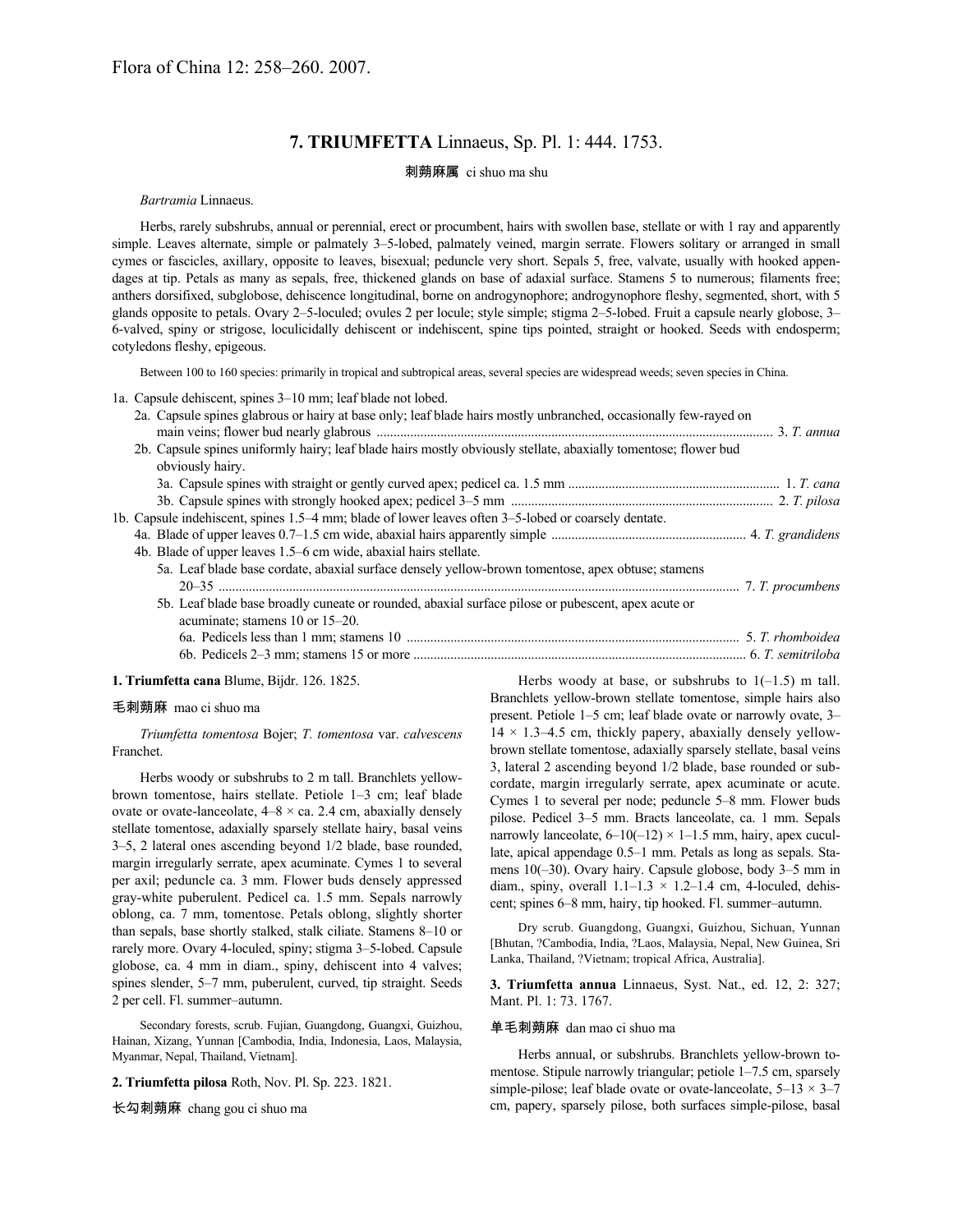veins 3–5, 2 lateral ones ascending beyond 1/2 blade, base rounded or subcordate, margin serrate, apex caudate or acuminate. Peduncle very short. Pedicel 3–6 mm, villous. Bracts 2– 3 mm, villous. Flower bud nearly glabrous. Sepals ca. 5 mm, tips appendaged. Petals oblanceolate, slightly shorter than sepals. Stamens 10. Ovary 3- or 4-loculed, spiny; style very short; stigma 2–3-lobed. Capsule impressed globose, ca. 6 mm in diam., spiny, dehiscent, 3- or 4-valved; spines 3–7 mm, glabrous or hairy at base, tip hooked. Fl. autumn.

Open areas, roadsides. Guangdong, Guangxi, Guizhou, Hubei, Hunan, Jiangxi, Sichuan, Yunnan, Zhejiang [Bhutan, India, Malaysia, Nepal, Pakistan; Africa].

*Triumfetta annua* was incorrectly named as *T. suffruticosa* Blume by some authors, including Merrill; it has also been confused with *T. japonica* Makino, which is restricted to Japan, Korea, and the Philippines.

## **4. Triumfetta grandidens** Hance, J. Bot. 15: 329. 1877.

#### 粗齿刺蒴麻 cu chi ci shuo ma

Herbs woody, creeping or not, many branched; stems pubescent, hairs simple, or glabrous. Petiole 5–10 mm, hairy; lower leaf blades rhomboid, 3–5-lobed; upper ones oblong, 1–  $2.5 \times 0.7$ –1.5 cm, both surfaces glabrous or abaxially hairy on veins, basal veins not strongly ascending, base cuneate, margin serrate, apex obtuse. Cymes 10–20 mm; peduncle 5–7 mm. Pedicel 2–3 mm. Sepals filiform, ca. 6 mm, abaxially puberulent. Petals broadly ovate, slightly shorter than sepals, shortly stalked. Stamens 8–10. Ovary 2- or 3-loculed. Capsule globose, spiny, indehiscent; spines 2–4 mm, puberulent or glabrous, tip shortly hooked. Fl. winter–spring.

Sandy coasts, coastal wastelands. Guangdong, Hainan [Cambodia, Malaysia, Thailand, Vietnam].

*Triumfetta grandidens* has been included within *T. repens* (Blume) Merrill & Rolfe, but the combination of small leaves with relatively very large triangular marginal teeth is very distinctive.

1a. Stems and capsule pubescent or

puberulent ............................................ 4a. var. *grandidens* 1b. Stems and capsule glabrous ........................ 4b. var. *glabra*

**4a. Triumfetta grandidens** var. **grandidens**

粗齿刺蒴麻(原变种) cu chi ci shuo ma (yuan bian zhong)

*Triumfetta dunalis* O. Kuntze.

Branchlets and leaves hairy. Stems and capsule pubescent or puberulent.

Guangdong, Hainan [Malaysia, Vietnam].

**4b. Triumfetta grandidens** var. **glabra** R. H. Miao ex Hung T. Chang, Acta Phytotax. Sin. 20: 178. 1982.

## 秃刺蒴麻 tu ci shuo ma

Stems, branchlets, leaves, and capsule glabrous.

● Coastal wastelands. Hainan.

**5. Triumfetta rhomboidea** Jacquin, Enum. Syst. Pl. 22. 1760.

## 刺蒴麻 ci shuo ma

*Bartramia indica* Linnaeus; *Triumfetta angulata* Lamarck;

*T. bartramii* Linnaeus, nom. illeg. superfl.; *T. indica* Lamarck; *T. trilocularis* Roxburgh; *T. velutina* Vahl.

Subshrubs or herbs. Branchlets gray-brown tomentose. Petiole 1–5 cm; lower leaf blades broadly ovate-orbicular, rhomboid, or broadly ovate, 3-lobed,  $3-9.5 \times 2-8.5$  cm, abaxially stellate pilose, adaxially sparsely hairy, basal veins 3–5, 2 lateral ones reaching tip of lobes, base broadly cuneate or rounded, margin irregularly bluntly serrate, apex acute; upper leaf blades oblong-lanceolate, not lobed. Cymes 3–5 per axil; peduncle to 2 mm. Flower buds cylindrical, apex slightly wider, ca. 4 mm. Pedicel less than 1 mm. Sepals narrowly oblong, 4.5– 5.5 mm, villous, appendaged at tip. Petals yellow, slightly shorter than sepals, hairy along margins. Stamens 10. Ovary spiny. Capsule globose, ca. 3 mm in diam., spiny, indehiscent; spines ca. 2 mm, gray-yellow puberulent, tip hooked. Seeds 2– 6. Fl. summer–autumn. 2*n* = 32.

Forest margins, open areas, wastelands; 100–1500 m. Fujian, Guangdong, Guangxi, Taiwan, Yunnan [throughout tropics; type from West Indies].

*Triumfetta indica* Lamarck (Encycl. 3: 420. 1792) is not based on *Bartramia indica* Linnaeus (Sp. Pl. 1: 389. 1753) and therefore blocks the transfer of *B. indica* to *Triumfetta*; hence the correct name for this species is *T. rhomboidea*.

The whole plant is used medicinally.

**6. Triumfetta semitriloba** Jacquin, Enum. Syst. Pl. 22. 1760.

## 菲岛刺蒴麻 fei dao ci shuo ma

Shrubs or perennial herbs, to 1 m or more tall. Branchlets pubescent, hairs simple and stellate. Petiole 0.5–6 cm; leaf blade broadly ovate, sometimes obscurely 3-lobed,  $4-8 \times 3-6$ cm, membranous, abaxially grayish green, stellate pubescent,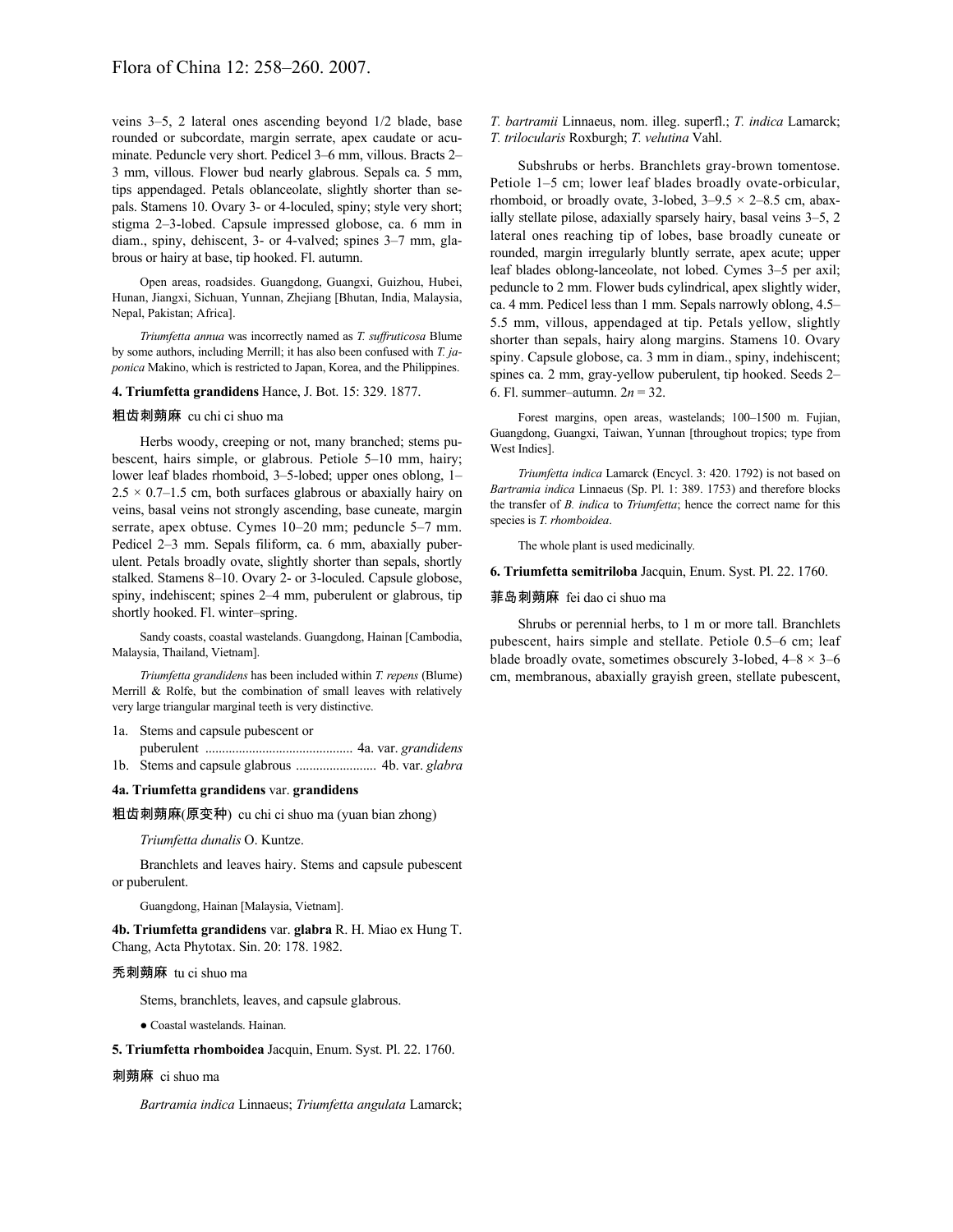# Flora of China 12: 258–260. 2007.

adaxially pubescent, hairs simple, basal veins 3, base rounded, rarely shallowly cordate, margin irregularly serrate-dentate, apex acuminate; upper leaves usually oblong. Cymes 2 or 3 per axil; peduncle  $1-2(-3)$  mm. Flower buds cylindrical, ca. 4 mm, pubescent. Pedicel 2–3 mm. Sepals linear, ca. 6 mm, abaxially stellate pubescent, appendage subapical, ca. 0.5 mm, pubescent. Petals narrowly elliptic-obovate, ca. as long as sepals, Stamens 15 or more, filaments glabrous. Ovary 3-loculed, spiny; style 3– 5 mm; stigma  $\pm$  3-lobed. Capsule globose, body 3–5 mm in diam., 3-loculed, indehiscent, glabrescent; spines 1.5–2 mm, retrorsely pilosulose at base, conical at base, tip hooked. Seeds 1 or 2 per cell. Fl. Oct–Jan.

Fields, wastelands. S Taiwan [Philippines; tropical America].

*Triumfetta semitriloba* is very easily confused with *T. rhomboidea*.

## **7. Triumfetta procumbens** G. Forster, Fl. Ins. Austr. 35. 1786.

## 铺地刺蒴麻 pu di ci shuo ma

Shrubs, stems procumbent, to 3 m. Branchlets yellowbrown, shortly stellate hairy. Petiole 2–3 mm; leaf blade ovateorbicular, sometimes 3-lobed,  $2-4.5 \times 1.5-4.5$  cm, thickly papery to slightly fleshy, abaxially densely yellow-brown tomentose, adaxially more sparsely shortly stellate tomentose, basal veins 5–7, base cordate, margin crenate, apex obtuse. Cymes solitary, 2–5-flowered; peduncle 5–10(–35) mm. Pedicel 2–3(–10) mm. Sepals  $9-13 \times 2-2.5$  mm, abaxially moderately densely stellate hairy, adaxially densely stellate tomentose near base, tips with subapical appendage terete, 1–2 mm, glabrous. Petals linear-obovate,  $7.5-9 \times$  ca. 4 mm, claw tomentose. Androgynophore ca. 0.5 mm. Stamens 20–35; filaments 5–8 mm, glabrous. Capsule globose, 4-loculed, 1.5–2 cm in diam., spiny, indehiscent, glabrous or with sparse simple and stellate hairs; spines robust, 3–5 mm, puberulent, curved at tip. Seeds 1 or 2 per cell. Fr. May–Sep.

Coastal strands near sea level. South China Sea [Japan, Malaysia; Australia, Indian Ocean islands (Diego Garcia, Seychelles), SW Pacific islands].